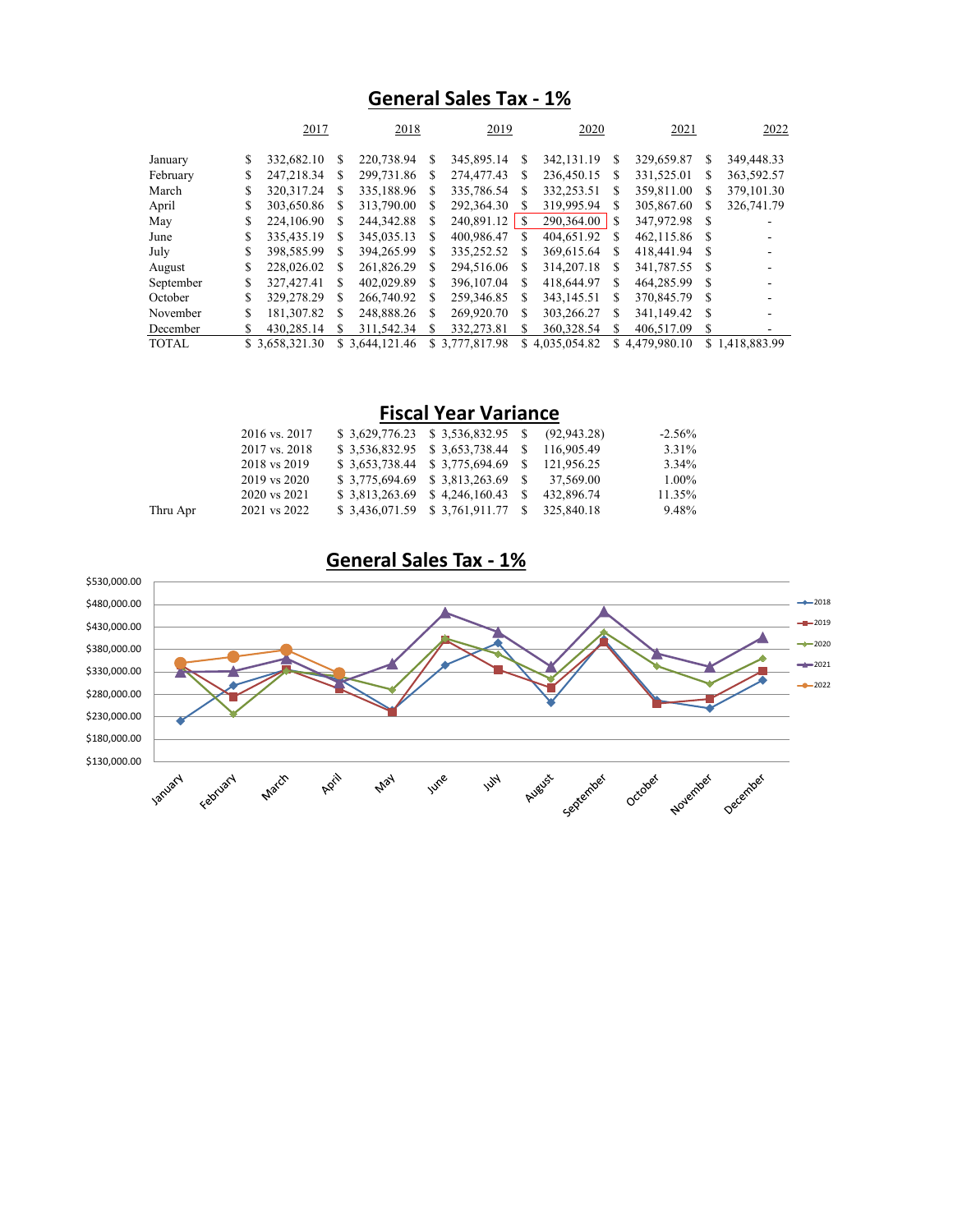## **Transportation Tax - 1/2%**

|              |    | 2017         |    | 2018           |    | 2019         |    | 2020         |   | 2021           |    | 2022       |
|--------------|----|--------------|----|----------------|----|--------------|----|--------------|---|----------------|----|------------|
| January      | \$ | 162,349.58   | S  | 108,436.95     | S  | 166,993.64   | S  | 165,737.58   | S | 160,386.89     | S  | 166,228.65 |
| February     | S  | 118,442.34   | S  | 146,511.52     | S  | 133,349.16   | S  | 116,996.78   | S | 157,835.78     | S. | 180,266.86 |
| March        | S  | 151,873.52   | S  | 158,120.07     | S  | 154,500.84   | S  | 158,887.53   | S | 175,729.37     | S  | 182,838.32 |
| April        | S  | 145,427.20   | S  | 145,382.01     | S  | 143,060.58   | S  | 153,820.35   | S | 142,592.27     | S  | 160,053.58 |
| May          | \$ | 111,625.10   | \$ | 120,898.56     | S  | 114,839.50   | -S | 136,850.17   | S | 166,618.01     | -S |            |
| June         | S  | 160,552.06   | S  | 163,860.78     | S  | 187,445.18   | S  | 191,748.69   | S | 221,865.69     | -S |            |
| July         | \$ | 192,492.85   | S  | 188,788.48     | S  | 166,736.08   | S  | 179,566.27   | S | 204,481.64     | -8 |            |
| August       | S  | 113,829.48   | S  | 126,766.15     | S  | 138,619.60   | S  | 155,594.32   | S | 166,593.28 \$  |    |            |
| September    | S  | 162,657.60   | S  | 193,446.21     | S. | 193.971.39   | S  | 206,085.82   | S | 227,998.09     | -S |            |
| October      | S  | 154,379.02   | \$ | 132,024.22     | S  | 128, 127. 47 | S  | 168,801.24   | S | 180,706.60     | -S |            |
| November     | \$ | 90.304.21    | \$ | 119,235.07     | S  | 131.451.13   | S  | 143,318.39   | S | 165,445.42     | -S |            |
| December     | \$ | 210,405.61   | S  | 151,332.38     | S  | 164,985.29   | S  | 179.119.47   | S | 197,977.51     | -S |            |
| <b>TOTAL</b> | S. | 1,774,338.57 |    | \$1.754,802.40 | S. | 1.824.079.86 | S  | 1.956.526.61 |   | \$2.168,230.55 | S  | 689.387.41 |

| 3.21%    |
|----------|
| 2.52%    |
| $2.00\%$ |
| 11.34%   |
| 9.80%    |
|          |

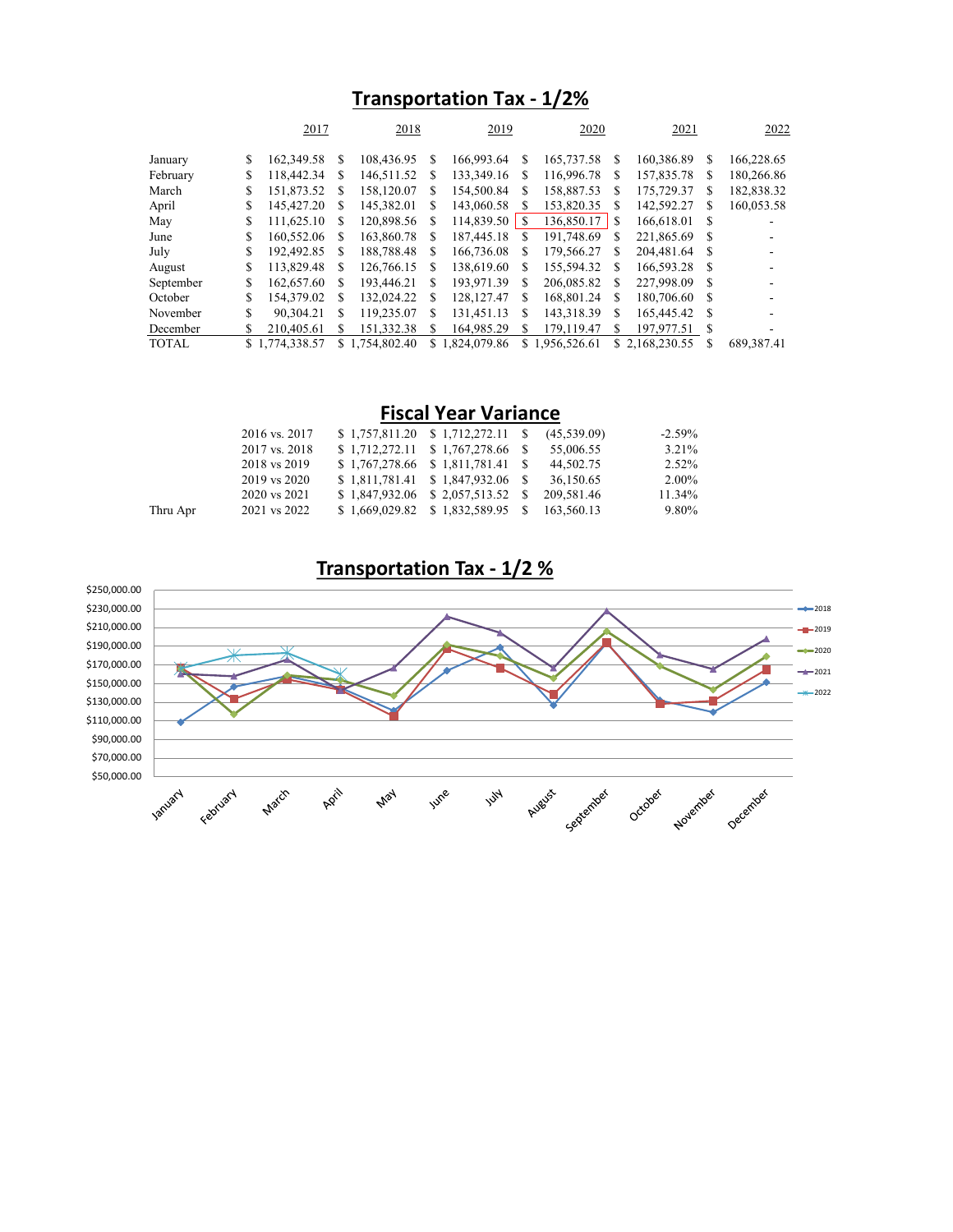| Capital Improvement Tax - 1/2% |          |                          |          |                          |        |                          |        |                          |         |                          |        |                          |
|--------------------------------|----------|--------------------------|----------|--------------------------|--------|--------------------------|--------|--------------------------|---------|--------------------------|--------|--------------------------|
|                                |          | 2017                     |          | 2018                     |        |                          | 2019   |                          | 2020    |                          |        | 2022                     |
|                                | \$       | 162,251.35               | S        | 108,409.23<br>146,474.25 | S      | 166,963.19               | S      | 165,635.28               | S       | 160,333.54<br>157,734.63 | S      | 165,840.04               |
| January<br>February            | \$<br>\$ | 118,396.28<br>151,822.65 | \$<br>\$ | 158,069.96               | S<br>S | 133,281.06<br>154,404.94 | S<br>S | 116,984.00<br>158,827.42 | \$<br>S | 175,700.78               | S<br>S | 180,262.90<br>182,673.34 |
| March                          | \$       | 145,375.77               | S        | 145,252.16               | S      | 143,042.95               | S      | 153,767.79               | S       | 142,560.44               | S      | 160,041.14               |
| April                          | \$       | 111,616.31               | S        | 120,887.52               | S      | 114,803.96               | S.     | 136,812.55               | \$      | 166,533.33               | S      |                          |
| May                            | \$       | 160,501.79               | S        | 163,838.23               | S      | 187,395.57               | S      | 191.711.55               | S       | 221,735.60               | S      |                          |
| June                           | \$       | 192,375.08               | S        | 188,652.86               | S      | 166,719.15               | S      | 179,538.58               | S       | 204.292.99               | S      |                          |
| July                           | S        | 113,815.79               | S        | 126,723.88               | S      | 138,546.64               | S      | 155,589.76               | S       | 166,429.72               | S      |                          |
| August                         | \$       | 162,657.52               | S        | 193.330.21               | S      | 193,936.74               | S      | 206,036.59               | S       | 227,790.70               | S      |                          |
| September                      | \$       | 154,220.13               | S        | 132,021.33               | S      | 128, 121.70              | S      | 168,788.58               | S       | 180,548.16               | S      |                          |
| October                        | S        | 90.299.45                | S        | 119,143.84               | S      | 131.428.18               | S      | 143.254.31               | \$      | 165,287.69               | S      |                          |
| November                       |          | 210.331.92               | S        | 151,306.29               | S      | 164,984.08               | S.     | 179.111.36               | S       | 197,880.42               | S      |                          |
| December                       | S.       | 1,773,664.04             |          | \$1,754,109.76           | S.     | 1,823,628.16             | S.     | 1,956,057.77             |         | \$2,166,828.00           | S      | 688,817.42               |
| <b>TOTAL</b>                   |          |                          |          |                          |        |                          |        |                          |         |                          |        |                          |

|          | 2016 vs. 2017<br>2017 vs. 2018<br>2018 vs 2019<br>2019 vs 2020 | $$1,757,292.05 \quad $1,711,656.96 \quad $$<br>$$1,711,656.96 \quad $1,766,631.24 \quad $$<br>$$1,766,631.24 \quad $1,811,070.08 \quad $$<br>$$1,811,070.08 \quad $1,847,475.08 \quad $$ |     | (45,635.09)<br>54,974.28<br>44,438.84<br>36,405.00 | $-2.60\%$<br>3.21%<br>2.52%<br>2.01% |
|----------|----------------------------------------------------------------|------------------------------------------------------------------------------------------------------------------------------------------------------------------------------------------|-----|----------------------------------------------------|--------------------------------------|
|          | 2020 vs 2021                                                   | $$1,847,475.08 \quad $2,056,917.50 \quad $$                                                                                                                                              |     | 209,442.42                                         | 11.34%                               |
| Thru Apr | 2021 vs 2022                                                   | $$1,668,648.57 \quad $1,831,047.10$                                                                                                                                                      | - S | 162,398.53                                         | 9.73%                                |